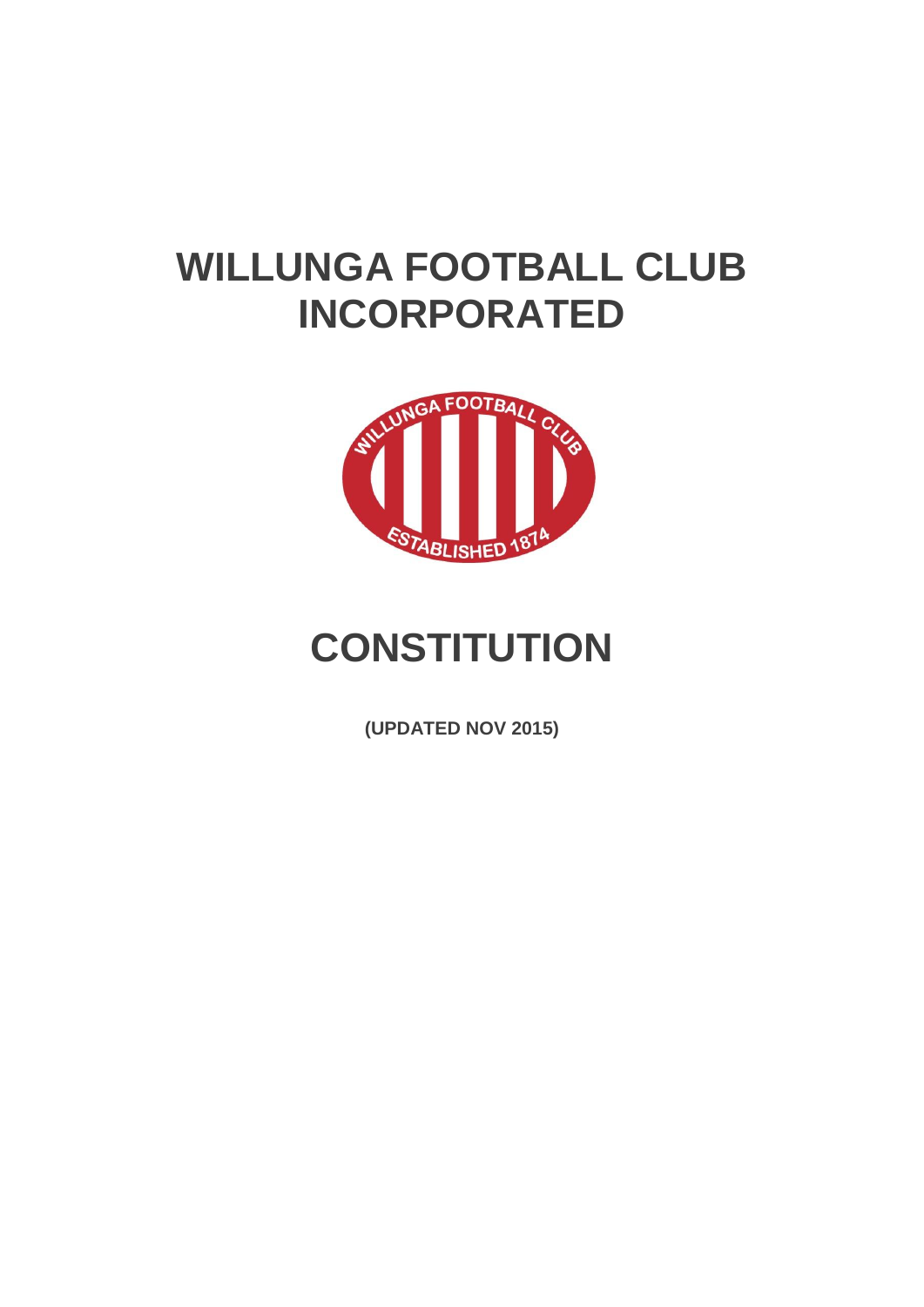# **WILLUNGA FOOTBALL CLUB INCORPORATED**

## **CONSTITUTION.**

#### 1. NAME OF CLUB

The name of the Incorporated Association is The Willunga Football Club referred to herein as "The Association".

- 2. In these rules, unless the contrary intention appears :- Committee means the Committee of Management of the Association ; Meeting means a general meeting of members of the Association convened in accordance with these rules; "Member" means a member of the Association; the "Act" means the Associations Incorporation Act, 1985; the "Regulations" means the Associations Regulations, 1985
- 3. OBJECTS OF THE CLUB
	- a. To promote the playing of the game of football under the Australian Rules of Football
	- b. To promote unity and good fellowship amongst the members of the Club and between members of this and other Clubs.
	- c. To be a member of the Great Southern Football League and represent Willunga in football matches under control of the Great Southern Football League.
- 4. THE CLUB COLOURS SHALL BE WHITE AND RED
- 5. MEMBERSHIP

#### 5.1 General Membership

Membership shall be open to all persons subscribing to the objects of the Club and paying the prescribed fee. No restrictions shall be imposed on any person by virtue of religious or political beliefs, sex, nationality, race or age, but the Committee shall have the right to refuse membership to any person without assigning any reason therefore.

#### 5.2 Life Membership

a) Life Membership shall be granted to any member who plays 200 senior games or who plays senior football for 12 years provided that a minimum of 3 games are played each year. Games played in Local League, Zone or State Representative teams, while a member of Willunga Football Club, and Senior and Reserves games in the SANFL and the AFL, count as games toward life membership, provided that the player returns directly to WFC and stays for at least one season as a player, or an official, when his higher level career is complete. This amendment is retrospective.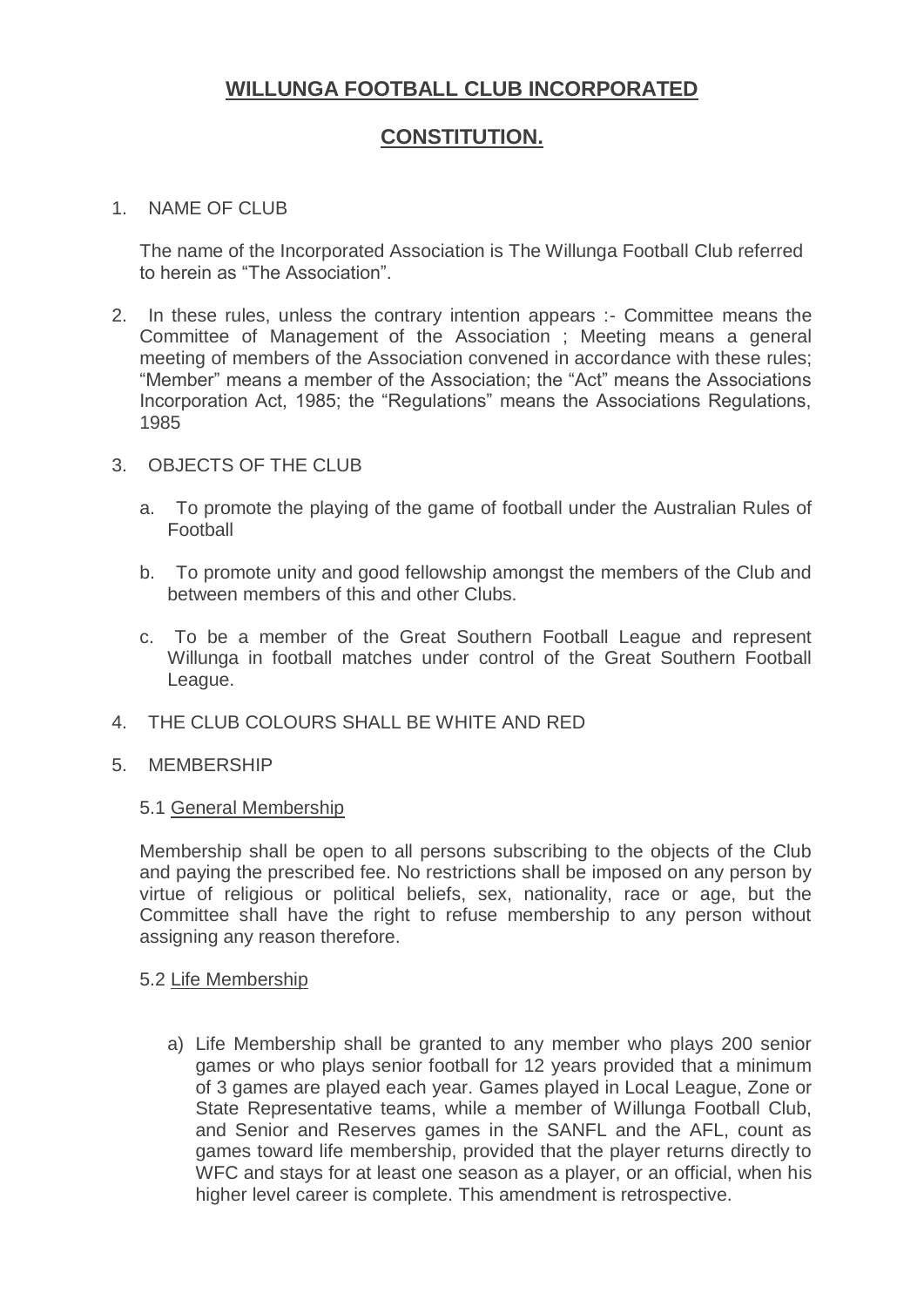- b) Life Membership shall also be granted to an official who serves the Club in that capacity for 12 years or whose total senior playing years in which 3 or more games are played and years as an official total 12. However, if the latter case is used the years must not be concurrent.
- c) An official of the Club shall be defined as an appointee of the committee as recorded in the Club Minutes for that year. Official positions shall include:
	- In A, B, Senior Colt, Junior Colt grades; coaches, team managers, runners, goal umpires, timekeepers, selectors, boundary umpires.
	- Also; trainers, Mini and Modified coaches, scoreboard attendants, gatekeepers, canteen manager, official appointees to Ladies Auxiliary.

These definitions shall apply to 1990 and henceforth. Definitions prior to 1990 shall be at the discretion of the committee.

#### 6. MEMBERSHIP SUBSCRIPTIONS

The Annual Subscriptions for each year shall be decided at the Annual General Meeting. The period of annual membership shall be deemed to be April 1 to March 31.

#### 7. MEETINGS

#### 7.1 Annual General Meeting

- a) There shall be an Annual General Meeting in each year at which members of the Committee of Management for the ensuing year shall be elected. Elections shall be by secret ballot with a first-past-the-post method to be used and the Chairman to have a casting vote.
- b) The said Annual General Meeting shall be held not earlier than the first day of October and not later than the thirtieth day of November and may be adjourned. The report and balance sheet for the past year shall be presented and any other business connected with the Club may be transacted.

## 7.2 Special General Meeting

A Special General Meeting of the Club may be called at any time by the committee on its own motion or upon receipt by the Secretary of a requisition signed by no less than twenty members of the Club and setting forth that a Special General Meeting of the Club is desired and the purpose of such meeting. The Committee shall convene a Special General Meeting for the purpose only set forth in such requisition within 28 days of receiving such requisition.

## 7.3 Quorum

At all General Meetings of the Club fifteen members shall form a quorum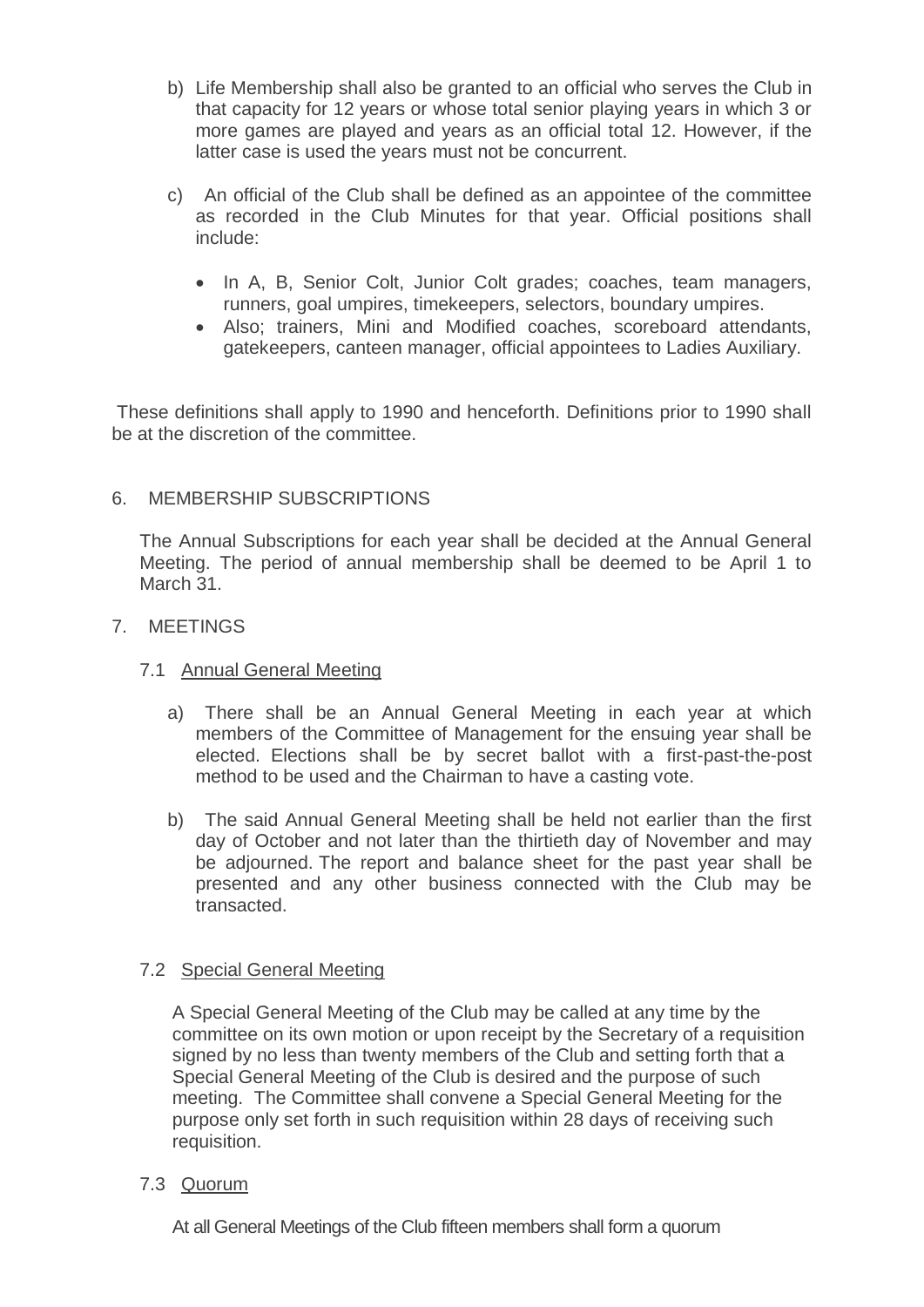#### 7.4 Voting Rights

- a) Only financial and life members shall be entitled to vote at General Meetings. Subject to these rules each member present in person or by proxy shall be entitled to one vote.
- b) Proxy Voting

A member may appoint another person (wether a member or not) to attend and vote instead of the member at any meeting as long as that person has written authority of that member.

#### 7.5 Notice of Meetings

At least fourteen days notice of each Annual General Meeting or Special General Meeting shall be given to each member by;

- Pre-paid letter posted to the last known address of the member; and/or
- Insertion of the details of such meeting in the public notices column of the Advertiser newspaper.

#### 8. COMMITTEE

- a) The Committee shall compromise the President, Secretary, Treasurer and Vice President (to be known as "The Executive Committee") and nine others, making a total of thirteen. In the event of less than nine nominations (excluding the Executive Committee) being received no less than seven other Committee members shall be required to form the total committee. Executive Committee members shall be appointed for two-year terms with the President and Secretary being elected on alternate years to the Vice President and Treasurer. In the event of a resignation of an Executive Committee member, the replacement member shall only serve the balance of the term of the resigned member.
- b) The quorum of the Committee be eight at any Committee Meeting
- c) The Committee shall be required to meet no less than eight times during an annual term of office.

## 9. POWERS OF THE COMMITTEE

9.1 The committee shall carry out all directions or resolutions which may be given or passed at any General Meeting, and it shall have; -

- a) The general management of the Club and the funds and property thereof.
- b) Power to borrow money and to take all such proceedings and to do and perform all such acts and things as shall or may be necessary or desirable for or incidental to attaining or carrying out the objects and interests of the Club.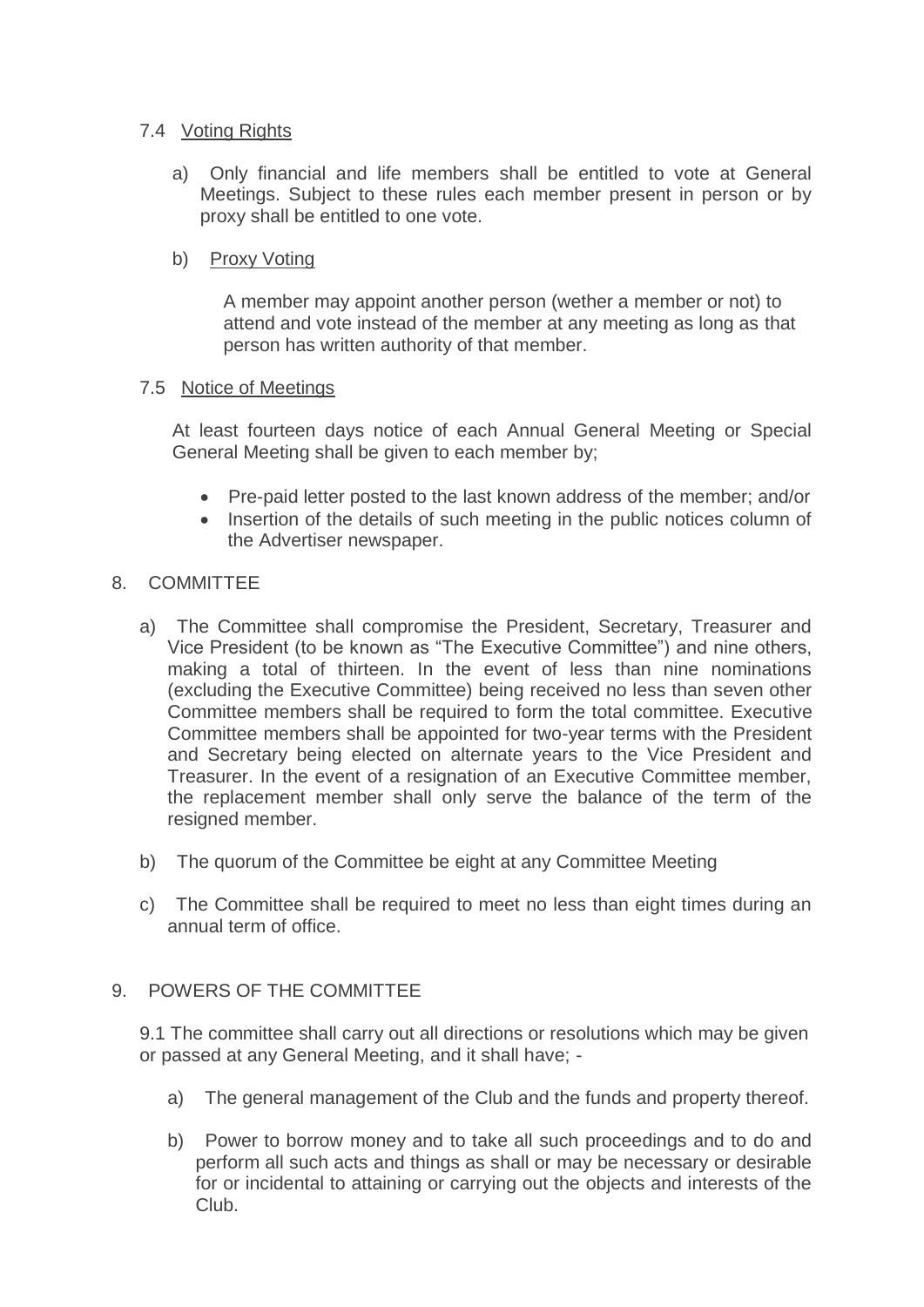- c) Power to arrange social functions, trips and spend the monies and apply the income of the Club and incur debts within the apparent means of the Club or the objects of the Club.
- d) Power to make standing order for the regulation of the meetings of the Club and of the Committee.
- e) 1) The Committee may from time to time appoint from their membership (to include at least one Committee member) any Sub-Committee and may delegate powers to such a Committee.

2) Except where the resolution appointing any Sub-Committee specifically provides otherwise, the term of office of the Sub-Committee shall expire automatically twelve months after its appointment unless the Committee, either on its own initiative or at the request of the Sub-Committee, and either before or after that expiry date, resolves to extend that term of office.

- f) The Secretary or any officer of the Club shall have the right to be indemnified by the Club against any liability properly incurred by him on its behalf and shall have a lien on the monies and property by the Club to secure such indemnity.
- g) If the Committee at any time finds that there are not likely to be sufficient funds to meet the current accounts it shall summon a Special General Meeting to explain the position and obtain instructions.
- h) Any officer of the Club may resign by notice to the Secretary of his intention to do so, and the Committee may continue to act notwithstanding a vacancy on the Committee
- i) The Committee shall have the right to terminate a Committee member from office on the event of being absent from three Committee meetings during an annual term of office.
- j) The Committee have the power to fill any vacancy caused by resignation of any members of the Committee.
- k) The Committee may employ or engage such servants or agents as it thinks fit and may determine their remuneration.

#### 10. FINANCE

- a) The Association shall keep such accounting records as are necessary to correctly record and explain the financial transactions and financial position of the Association.
- b) All monies received shall be deposited in Club bank accounts, authorised by the Committee. Payments are to be approved by any two of the Executive Committee or other such authorised persons.
- c) The financial records will be audited by a nominated independent body (and/or person) and presented to the Annual General Meeting.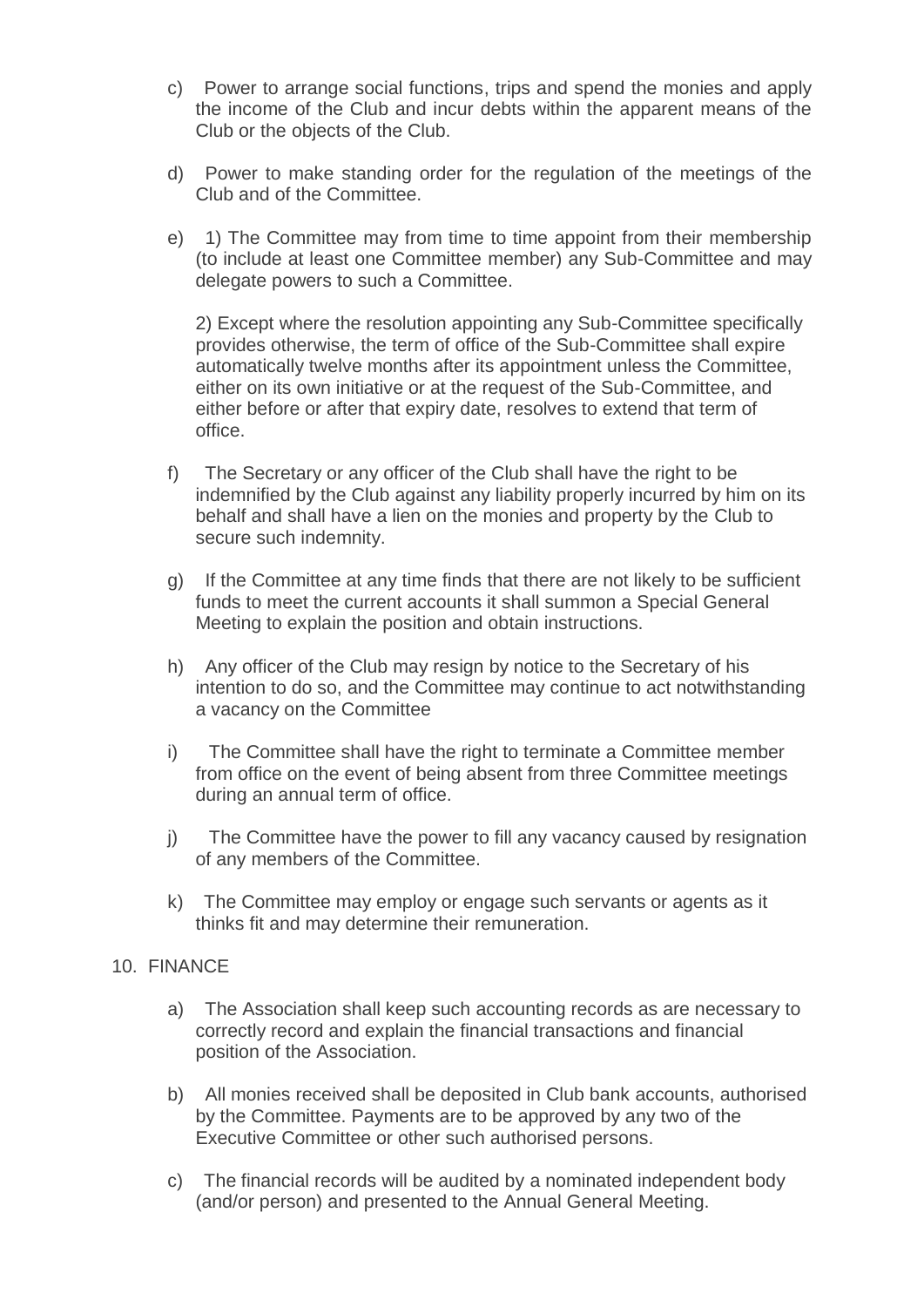- d) All financial records required by the Taxation Department shall be retained for seven years.
- e) The Club is a not-for-profit organisation and must not distribute any of its profit, income or assets directly or indirectly to its members.
- f) The Club can pays it members reimbursement for expenses properly incurred by them and for goods and services provided by them if this is in good faith and on terms no more favourable than if the member were not a member.

#### 11. FINANCIAL YEAR

The financial year of the Association shall be the period starting on Nov 1 and ending on October 31 in each year. (Amended AGM 2006)

#### 12. BORROWING POWERS

- a) Subject to this rule the Association may borrow money from banks or other financial institutions upon such terms and conditions as the Committee sees fit, and may secure the repayment thereof by charging the property of the Association.
- b) Subject to Section 53 of the Act the Association may invite and accept deposits of money from any person on such terms and conditions as may be determined by the Committee from time to time.

#### 13. INVESTMENT

The Committee shall have the power to invest the funds of the Club in any way it may think fit.

#### 14. DISSOLUTION

- a) The Club shall be dissolved if a resolution to this effect is carried by a threequarters majority at a General Meeting, twenty one days notice of the proposed resolution having been given to members.
- b) In the event of dissolution all assets (after satisfying all debts and liabilities) and all records shall, subject to Sub-Clause 14 (c), be dealt with in such a manner (if any) as the General Meeting resolving on the dissolution shall determine.
- c) In the event of dissolution no payment or distribution shall be made to members of the Club or any profit making body.

#### 15. AMMENDMENTS

This Constitution may be amended by a three quartes majority at a General Meeting, provided twenty-one days written notice of the proposed amendment has been given to all members.

#### 16. INTERPRETATIONS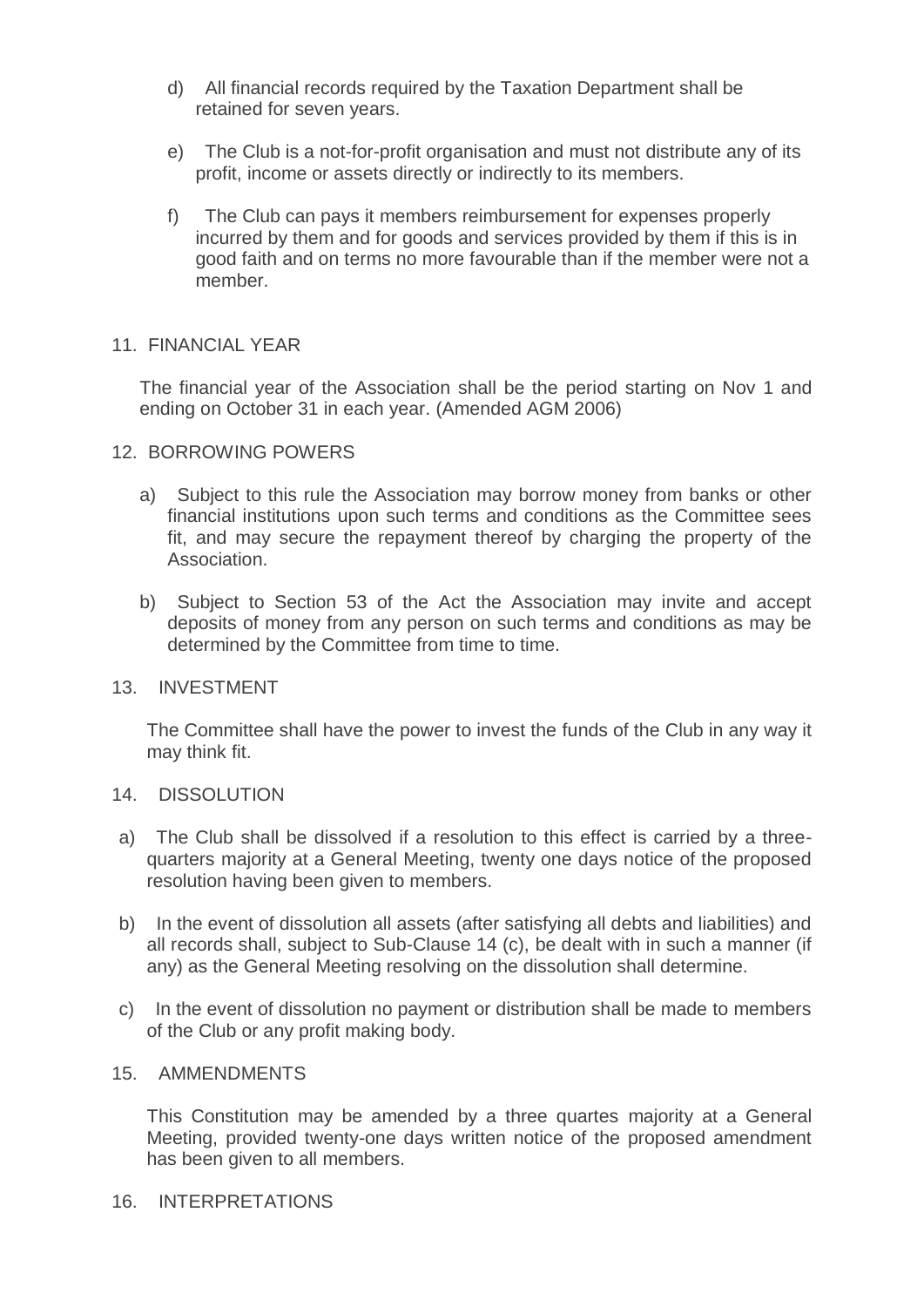Other than in Item 2 above the Committee has the sole authority to interpret.

### 17. MINUTES

- a) Proper minutes of all proceedings of meetings of the Association and of meetings of the Committee shall be entered within one month after the relevant meeting in minute books kept for the purpose
- b) The minutes kept pursuant to this rule shall be signed by the Chairperson of the meeting at which the proceedings took place or by the chairperson of the next succeeding meeting.
- c) Where minutes are entered and signed they shall, until the contrary is proved, be evidence that the meeting was convened and duly held, that all proceedings held at the meeting shall be deemed to be valid.

#### 18. DELEGATES

The Committee shall appoint two delegates and two proxy delegates to the Great Southern Football League together with any such delegates requires to affiliated leagues or associations. Such appointments shall be for a twelve month period and any casual vacancies filled by appointment of the Committee. Delegates shall be free to vote according to their conscience and judgement, on all matters other then motions submitted by the Club, when they shall follow any expressed or implied instructions given by a General Meeting.

#### 19. CONSTITUTION

The Secretary shall supply a copy of the constitution and of the current Standing Orders without charge:-

- a) To all new members on joining
- b) On reasonable request, to any existing member

#### 20. PRESS AND MEDIA STATEMENTS

No statement on behalf of, or in the name of, the Club shall be made except by the President or by the President's authority or that of the Committee

#### 21. CUSTODY OF RECORDS

The Committee shall make appropriate arrangements for the safe custody of the club's records and securities

#### 22. MEMBERSHIP REGISTER

The Secretary shall maintain a register of members which shall contain such particulars as the Committee may require.

#### END OF WILLUNGA FOOTBALL CLUB CONSTITUTION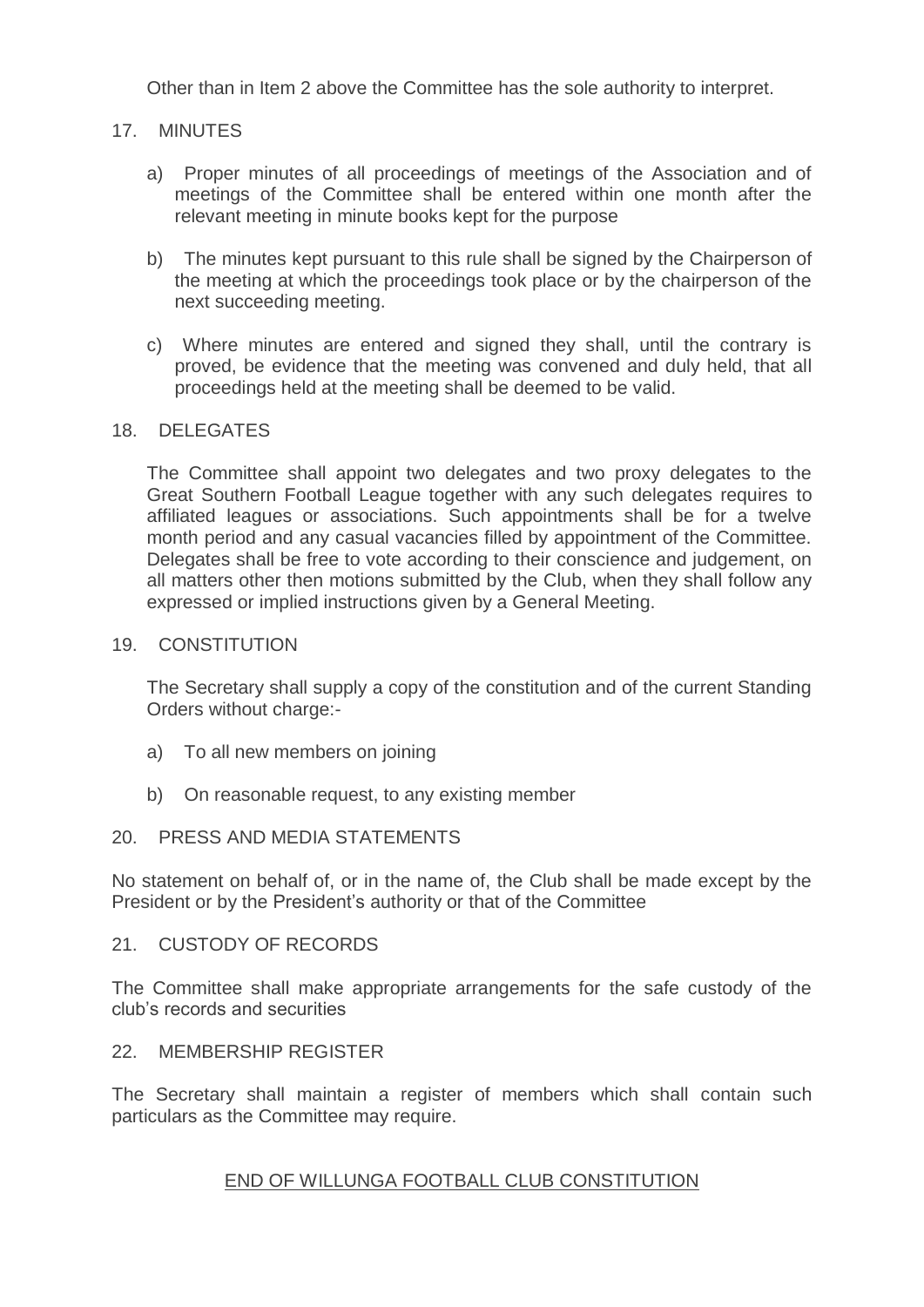#### AMENDMENT RECORD

## The WILLUNGA FOOTBALL CLUB was incorporated on February 2 1967

## JANUARY 2006

This issue reproduced from an original copy of a booklet entitled "CONSTITUTION 1990"

Gerry Loots (Secretary)

## 2004 AGM

The constitution was amended at the AGM held on October 14 2004 to reduce the Quorum from twenty five members to fifteen members

Gerry Loots (Secretary)

## 2006 AGM

Financial Year changed to end Oct 31

Gerry Loots (Secretary)

## 2009 AGM

Clause 10 e) and 10 f) to confirm not for profit status All references to age groups changed to grade names so U14 becomes Junior Colts etc.

## 2013 AGM

Clause 10 b) amended to make provision for electronic banking and approval by two executive before payment

Gerry Loots (Secretary)

## 2015 AGM

## Amendments to Point 5.2 of WFC Constitution

## **Original clause**

*a) Life Membership shall be granted to any member who plays 200 senior games or who plays senior football for 12 years provided that a minimum of 3 games are played each year.*

## Added to clause a)

Games played in Local League, Zone or State Representative teams, while a member of Willunga Football Club, and Senior and Reserves games in the SANFL and the AFL, count as games toward life membership, provided that the player